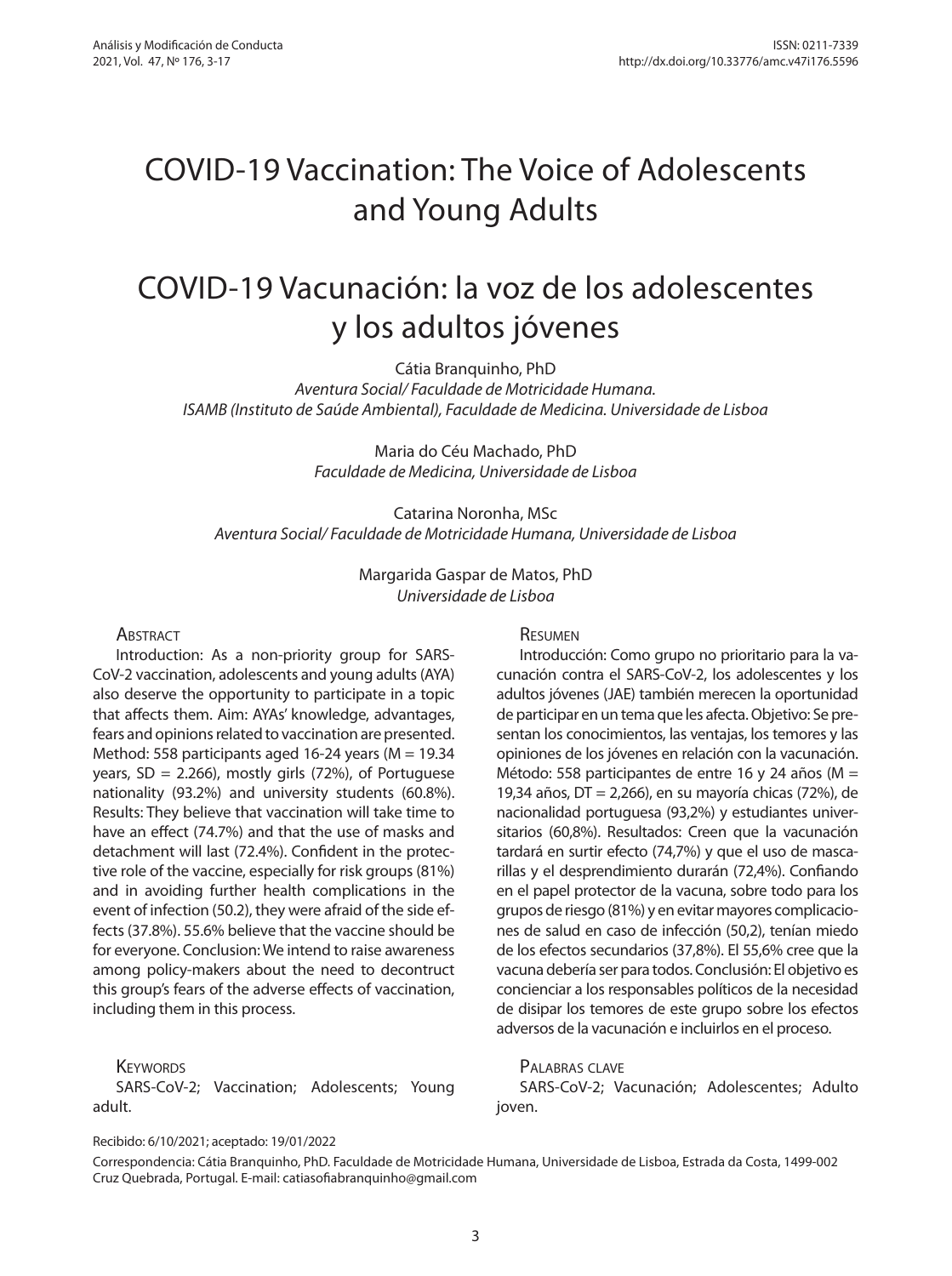The disease caused by the SARS-CoV-2 coronavirus was declared a pandemic on 11 March 2020 (WHO, 2020), requiring the implementation of social isolation and confinement measures in order to reduce the spread of the virus (Ministry of Health, 2021a). In Portugal, a state of emergency was declared on 18 March 2020, based on the situation of public calamity experienced in the country (Decree Law No. 55/2020, 3rd Supplement, Series I of 2020-03-18, Diário da República). Schools and other educational establishments closed (March 2020 and January 2021), and physical distancing and prohibition of gatherings was established.

With more than 1,000 confirmed cases of SARS-CoV-2, and more than 17,000 deaths since the start of the pandemic (Ministry of Health, 2021b), the last general containment in Portugal has already been met under the perspective of mass vaccination measures. Vaccination is an effective public health priority measure to combat the spread of infectious diseases, and will play a central role in containing the pandemic, especially in preventing severe illness and death, and thus supporting health systems and restoring daily life and social life (Ministry of Health, 2021a). The criteria for prioritizing groups in anti-SARS-CoV-2 vaccination has been studied in the light of various factors such as age, disease severity and mortality, and the literature is not conclusive on the role of children and AYA in virus transmission.

The definition of priority groups then depends mainly on what is to be achieved: the protection of the most vulnerable population,

the sustainability of health systems, longterm economic benefits, or the protection of the national economy (Giubilini, Savulescu, Wilkinson, 2020). Even though the literature points to two hypotheses in defining the priority group for vaccination: (i) people aged 60 years and older should be prioritized in a view to minimize the severity of the disease, complications and mortality; (ii) the vaccination of adults between 20 and 49 years is shown to be highly effective in protecting the population by blocking transmission (Bubar et al., 2021). It is important to emphasise that the vaccination of these groups is a strategy used simultaneously, but that given the scarcity of vaccines, priority should be given to the goal of reducing mortality and morbidity. In the most recent World Health Organization update, vaccines (depending on their type) are described as protective of the individual, but not of transmission (WHO, 2021).

The Directorate-General of Health initially planned to make about 22.8 million doses available for Portugal, which would allow for the vaccination of the entire (eligible) portuguese population by the end of 2021. The vaccination plan in the country envisaged a phased distribution based on a definition of priority groups, taking into account scientific and ethical criteria (Ministry of Health, 2021a). In a first and second phase, the vaccination of children and AYA was not foreseen, which were only to be vaccinated in the final phases of the vaccination plan, when the vaccine was administered to the general population (nonpriority groups) (NHS24, 2021). Vaccines were not recommended below the age of 16 years,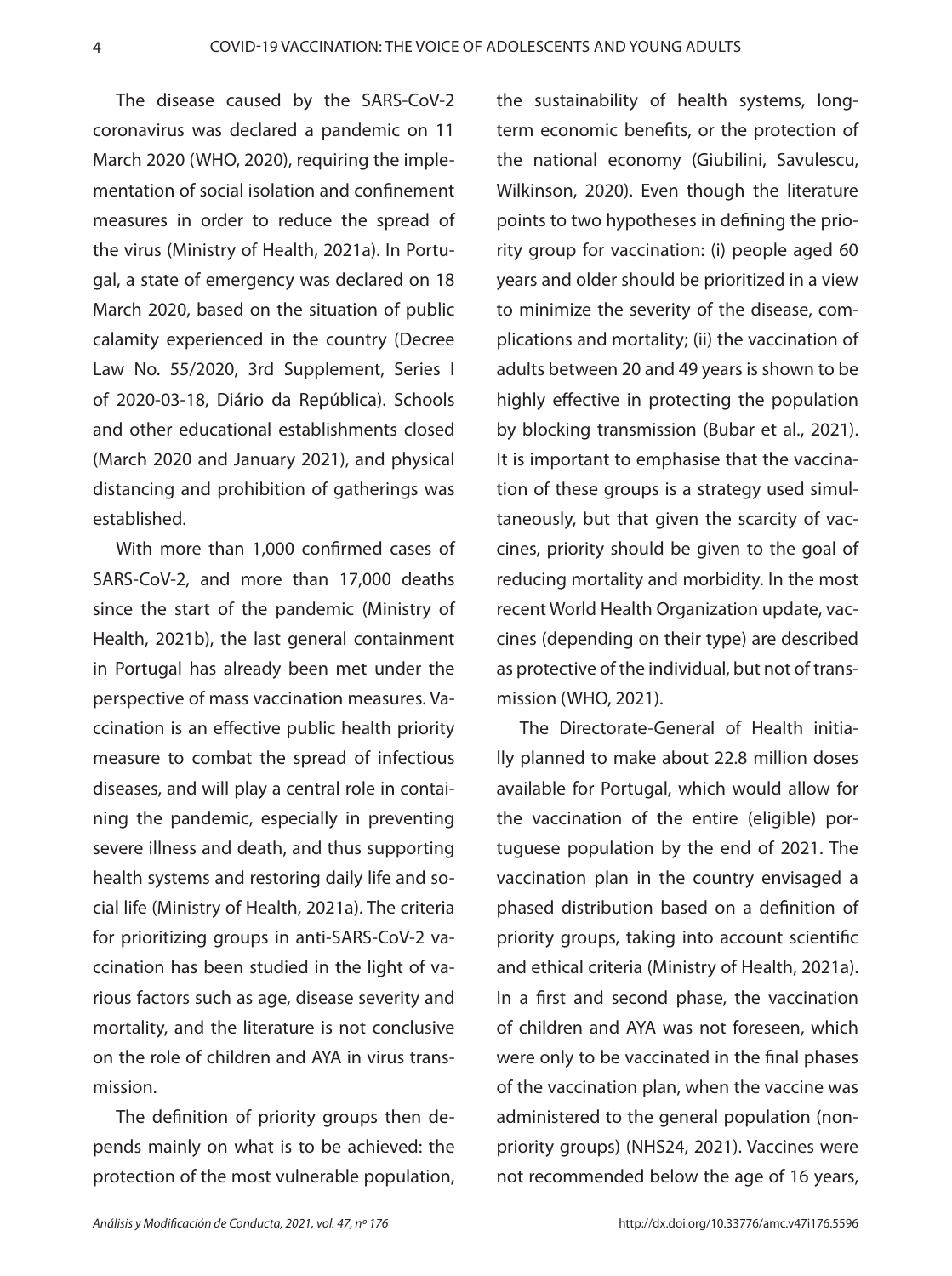as no vaccine had widely tested at the time below this age. Currently, with over 85% of the country's population vaccinated, anti-SARS-CoV-2 vaccination is available to all individuals aged 12 years and older.

Different age groups have different attitudes and specific concerns about the vaccination and the disease itself. Experiencing pandemic fatigue, AYAs often display a bias about the risk the virus poses to their age group, believing that they have a lower risk of disease and that it poses a less serious threat to them than it does to adults or the elderly (Wise, Zbozinek, Michelini, Hagan, & Mobbs, 2020). Thus, vaccine acceptance is also influenced by perceived exposure to the virus, perceived risk and protective behaviours (Lin, Tu, & Beitsch, 2021; Qiao, Tam, & Li, 2020). Thus, the investigation of sociodemographic and psychosocial factors affecting vaccine uptake should be considered in the development of an effective immunization plan (Qiao, Tam, & Li, 2020).

Affected in their lives, and also being a nonpriority group for immunisation through vaccination, just like the Spanish YAs, we present the knowledge, advantages, fears and opinions of portuguese AYAs related to anti-SARS-CoV-2 vaccination, at a stage when their vaccination was still an uncertainty.

## **Methodology**

This work is included in the study "Dream Teens: The Voice of Young People in Direct Speech" (Branquinho & Matos, 2019), which had the approval of the Ethics Committee of the Lisbon Academic Medicine Centre. The informed consent for parents or legal represen-

tatives of minors under 18 years of age was described in the questionnaire, with mandatory acceptance to proceed. For further clarifications, the contact details of the research team were included.

### *Design*

This study was designed and conducted based on an online methodology. Its dissemination was carried out by the research team's contact network, institutions linked to work with AYA and Jovem Cascais/Cascais Municipality. Data was collected anonymously in the period from 28 December 2020 to 24 January 2021.

#### *Instrument*

In this instrument with an average completion time of 5-7 minutes, questions were included:

- sociodemographic data (age, gender, nationality, district of residence, level of education attended and work status);
- questions related to what they expected to change with the vaccination, integrating 5 multiple answer options: "Quickly the transmission between people will decrease, and allow us to return to normality"; "It will take time to produce effects, only when 70% of the population is vaccinated we will be able to return to normality". The use of masks and physical distancing will continue to be part of our lives for a long time"; "Even with the vaccine and the pandemic eradicated, our lives will never be the same again"; "It won't change anything, no vaccine is 100% effective"; "Another one. Which one?";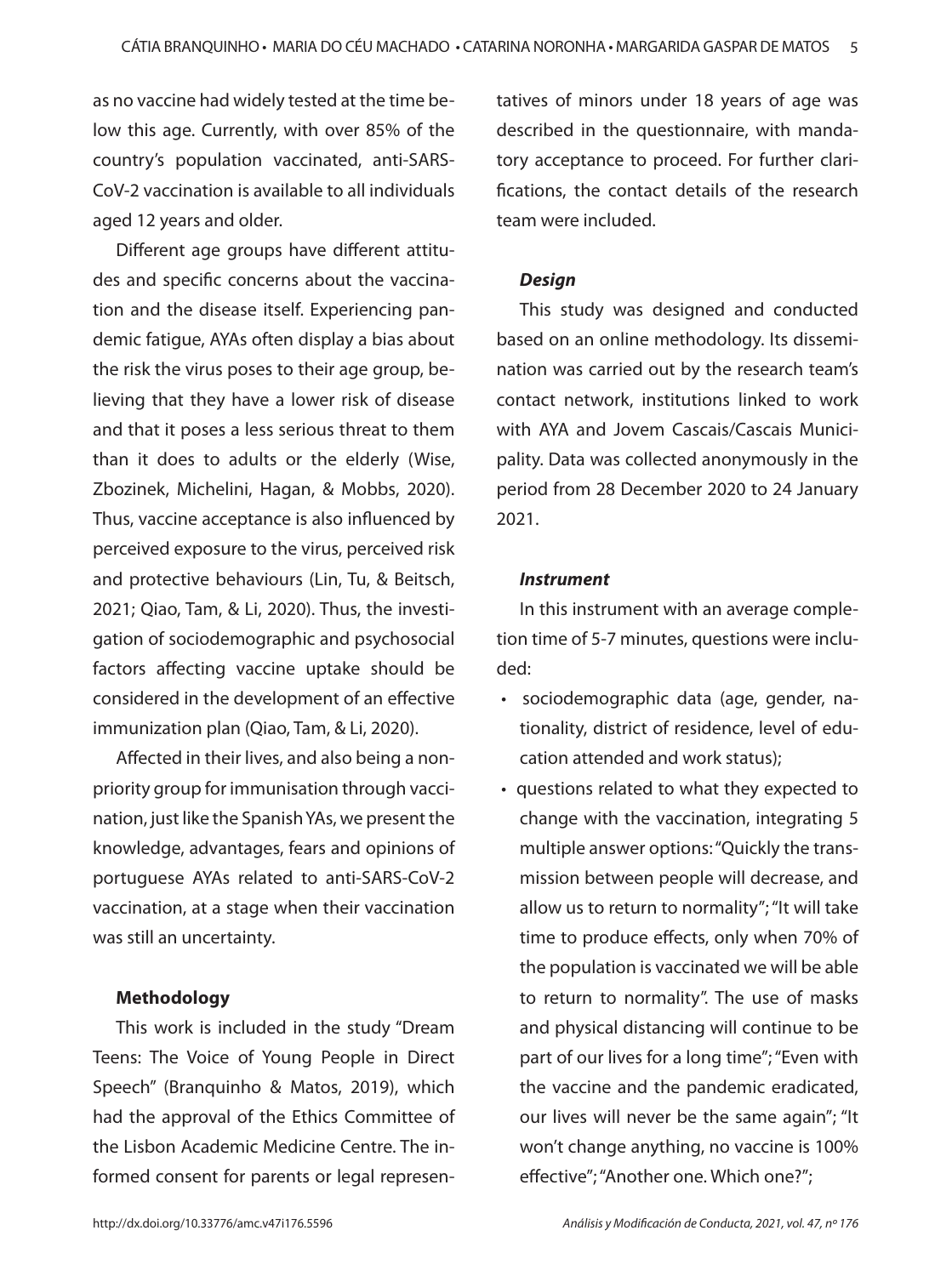- focus on the advantages and fears regarding vaccines, which also provided 5 multiple answer options: "The use of masks and physical distance will not be effective in combating the pandemic, only with vaccination will we be able to extinguish COVID-19."; "Getting vaccinated can help prevent further complications, even if you get infected."; "Getting vaccinated can help protect people, especially people at higher risk."; "I do not trust the safety and effectiveness of vaccines."; "I am afraid of the adverse effects of vaccination."; "Other. Which one?";
- Finally, whether the vaccine should be for everyone or for specific groups, including as single answer options: "For everyone."; "As planned by the Government: 3 phases excluding pregnant women and children." and "For specific groups." Unlike the previous questions, this one allowed only one response option. For those who selected the option "For specific groups.", it asked to select which ones (multiple answer) (older, younger, chronically ill, rulers, health professionals, education professionals, police forces, supply staff ).

# *Data Analysis*

The quantitative analysis software SPSS, version 26 was used to develop descriptive statistics of the data (mean, standard deviation, minimum and maximum). The openended questions were analysed based on Bardin's content analysis method (2011).

## **Results**

A total of 589 responses were collected, of which 558 were considered valid after eliminating incomplete or duplicate responses.

Participants had a mean age of 19.34 years (Min=16; Max=24; *SD*=2.266), of which 54.5% were in the group 16-18 years, 24.7% in the 19-21 years and 20.8% in the 22-24 years; 72% were female and the vast majority were portuguese (93.2%) and lived in the region of Lisbon and Tagus Valley (82.4%); 79.7% were students, of which 60.8% attended higher education and 39.2% secondary education or equivalent professional course.

In surveying the AYAs' opinions on what would change with anti-SARS-CoV-2 vaccination, the opinions were complementary. 10.6% agreed that "Quickly the transmission between people will decrease, and allow us to return to normality"; 74.7% that vaccination "Will take time to have an effect, only when 70% of the population is vaccinated will we be able to return to normality"; 72.4% consented that "Wearing masks and physical distancing will remain part of our lives for a long time. "29.6% admitted that "Even with the vaccine and the pandemic eradicated, our lives will never be the same"; and only 3% agreed that the vaccination "Will not change anything, no vaccine is 100% effective". In the open response option, only 15 responses were given, which stated that people would take the vaccine and move on from containment care, boosting the spread of the virus; that a vaccine takes 10 years to develop, and that this one took a year, so its safety is doubtful; and that the virus has mutated, so new containment may be neces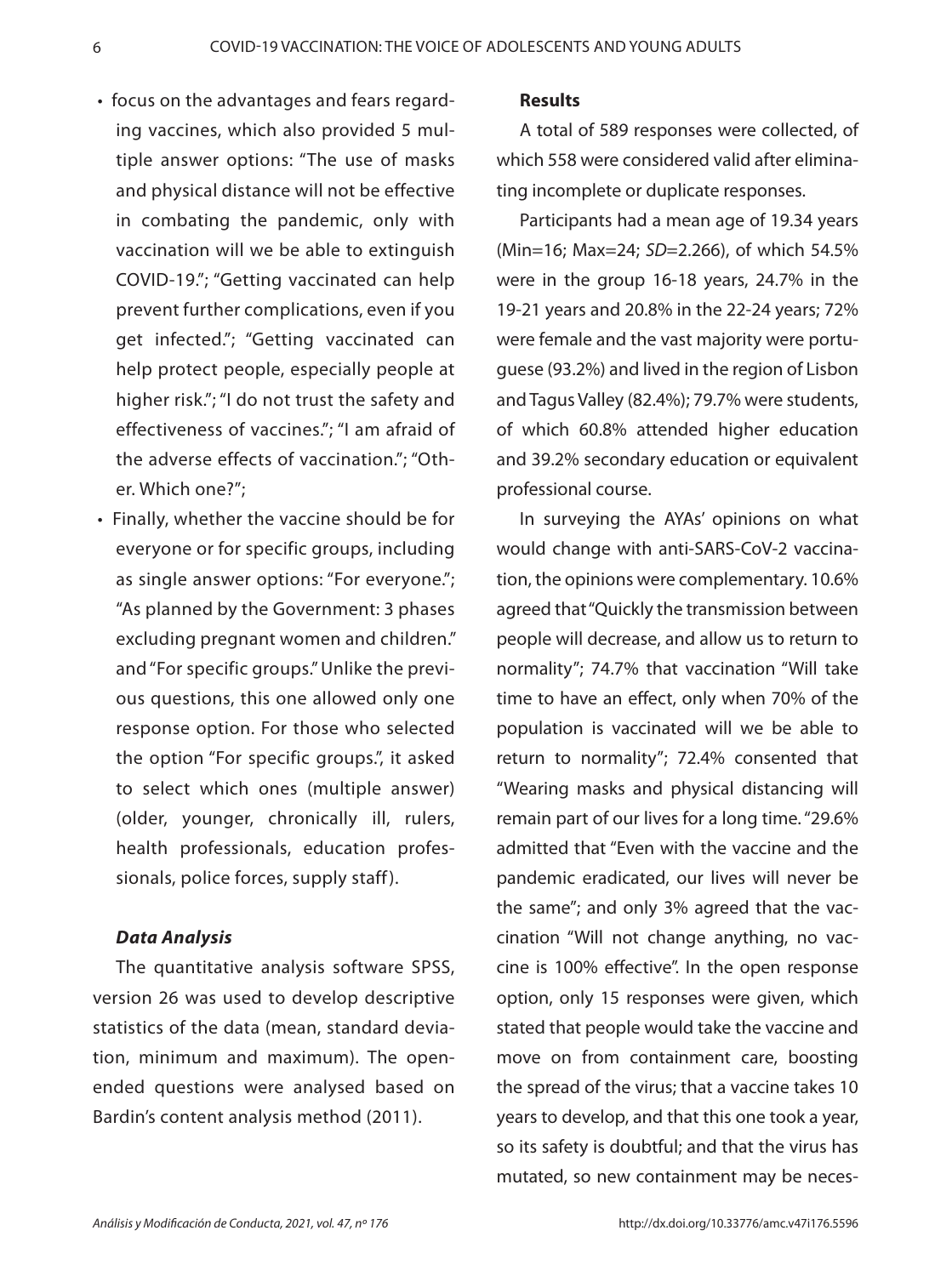sary and that the measures imposed by the Directorate-General for Health (2021) which include mass testing, contact identification and isolation cannot be relaxed.

The AYAs were asked about the advantages and fears in relation to them. In this group of questions, 24.7% of the AYA agreed that "The use of masks and physical distance will not be effective in combating the pandemic, only with vaccination will we be able to extinguish COVID-19."; 50.2% that "Being vaccinated can help prevent further complications, even if you get infected." and 81% that "Being vaccinated can help protect people, especially those at greatest risk." A percentage of 9.1% agreed with the statement "I do not trust the safety and effectiveness of vaccines.", they have some doubts regarding their achievements, with 37.8% agreeing "I am afraid of the adverse effects of vaccination.".

In a total of 9 responses to the open response option, they focused on insecurities about the vaccination, with the AYAs stating that they were afraid that it would become mandatory; that even if they had followed all the procedures and passed the tests, testing a vaccine in such a short time made it unreliable; and that its long-term effects were not accurately and concretely evaluated.

Finally, when asked whether the vaccine should be for all or for specific groups, 55.6% argued that it should be for all, 33.2% as planned by the Government: in 3 phases, excluding pregnant women and children, and 11.3% for specific groups. Those who advocated that it should be aimed at specific groups prioritised the elderly (9%), health professionals (8.1%) and the chronically ill (7.5%) (See Table 1).

## **Discussion and conclusions**

This study carried out with adolescents and young adults aged 16-24 years, focused on the study of their knowledge related to the anti-SARS-CoV-2 vaccination, along with the investigation of their perception of the advantages, fears and opinions.

Our results show that a large majority of AYAs are informed about the general aspects of the pandemic, confirming that the vaccination will take time to have an effect, that the return to normality will only occur when 70% of the population is vaccinated, and that the wearing of masks and physical distance will last. Even with a vaccine and the pandemic eradicated, 1 in 3 AYA considers that life will never be the same again. Information that is frequently conveyed in the media in communications from the Government of Portugal and health stakeholders.

Confident of its advantages, in the fact that vaccination can help protect people, particularly risk groups, and that inoculation can help prevent further health complications in case of disease, information confirmed by health entities (DGH, 2020; American Psychological Association, 2021), also reveal some fear of its adverse effects. In a work to promote confidence in the immunisation process, the American Psychological Association (APA, 2021), presents a set of strategies based on community involvement: (i) engage community leaders and leverage effective communica-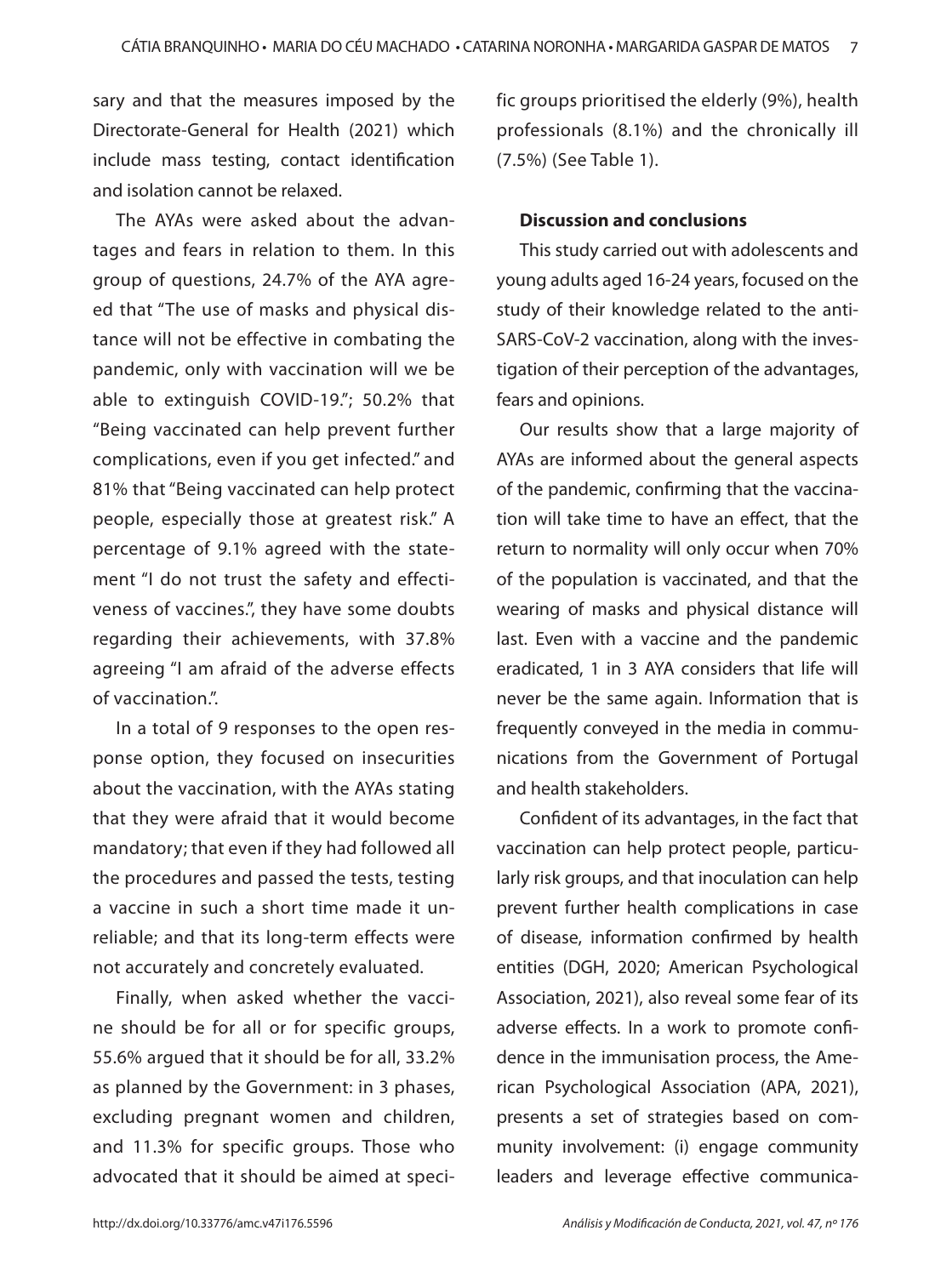| Questions            |                                                                                                                                                              | % Agreement    | % Non Agreement |
|----------------------|--------------------------------------------------------------------------------------------------------------------------------------------------------------|----------------|-----------------|
| Vaccination          | Quickly the transmission between people will decrease,<br>and allow us to return to normality.                                                               | 10.6           | 89.4            |
|                      | It will take time, only when 70% of the population has<br>been vaccinated will we be able to return to normality.                                            | 74.7           | 25.3            |
|                      | The wearing of masks and social distancing will continue<br>to be part of our lives for a long time.                                                         | 72.4           | 27.6            |
|                      | Even with the vaccine and the pandemic eradicated, our<br>lives will never be the same.                                                                      | 29.6           | 70.4            |
|                      | Nothing will change, no vaccine is 100% effective.                                                                                                           | 3              | 97              |
| Advantages and Fears | The use of masks and social distancing will not be effecti-<br>ve in fighting the pandemic, only with vaccination will we<br>be able to extinguish COVID-19. | 24.7           | 75.3            |
|                      | Getting vaccinated can help prevent further complica-<br>tions, even if you get infected.                                                                    | 50.2           | 49.8            |
|                      | Getting vaccinated can help protect people, especially<br>those most at risk.                                                                                | 81             | 19              |
|                      | I do not trust the safety and effectiveness of vaccines.                                                                                                     | 9.1            | 90.9            |
|                      | I am afraid of the adverse effects of vaccination.                                                                                                           | 37.8           | 62.2            |
|                      |                                                                                                                                                              |                |                 |
| Take vaccine         | The vaccine should be for everyone.                                                                                                                          | 55.6           |                 |
|                      | The vaccine should be as planned by the Government: 3<br>phases, excluding pregnant women and children                                                       | 33.2           |                 |
|                      | The vaccine should be for specific groups.                                                                                                                   | 11.3           |                 |
| Specific groups      | Older                                                                                                                                                        | 9              | 91              |
|                      | Younger                                                                                                                                                      | 0.7            | 99.3            |
|                      | Chronically ill                                                                                                                                              | 7.5            | 92.5            |
|                      | Governments                                                                                                                                                  | 1.1            | 98.9            |
|                      | <b>Health Professionals</b>                                                                                                                                  | 8.1            | 91.9            |
|                      | <b>Education professionals</b>                                                                                                                               | $\overline{3}$ | 97              |
|                      | Police forces                                                                                                                                                | 2.3            | 97.7            |
|                      | Supply staff                                                                                                                                                 | 1.4            | 98.6            |

Table 1 – Vaccination, Advantages and Fears – Portugal – 2020/2021

tion with community members; (ii) establish strategic partnerships that include the needs of marginalised and vulnerable populations; (iii) facilitate access to vaccination spaces; (iv) have avenues of connection with parents and guardians through multiple means of communication; (v) identify doubts and concerns in advance and prepare in advance for anti-vaccination perspectives; (vi) include children and youth in the communication of vaccination behaviours; (vii) ensure collaboration between

public health professionals, health institutions, researchers and community leaders. For increased uptake of vaccination, informing the population about the safety and efficacy of the anti-SARS-CoV-2 vaccine should be the main focus of health authorities (APA, 2021). In an attempt to inform the population, the Directorate-General for Health (Ministry of Health, 2021c) developed a video explaining the vaccination phases, the efficacy of vaccines, their safety and quality. The reflection to which this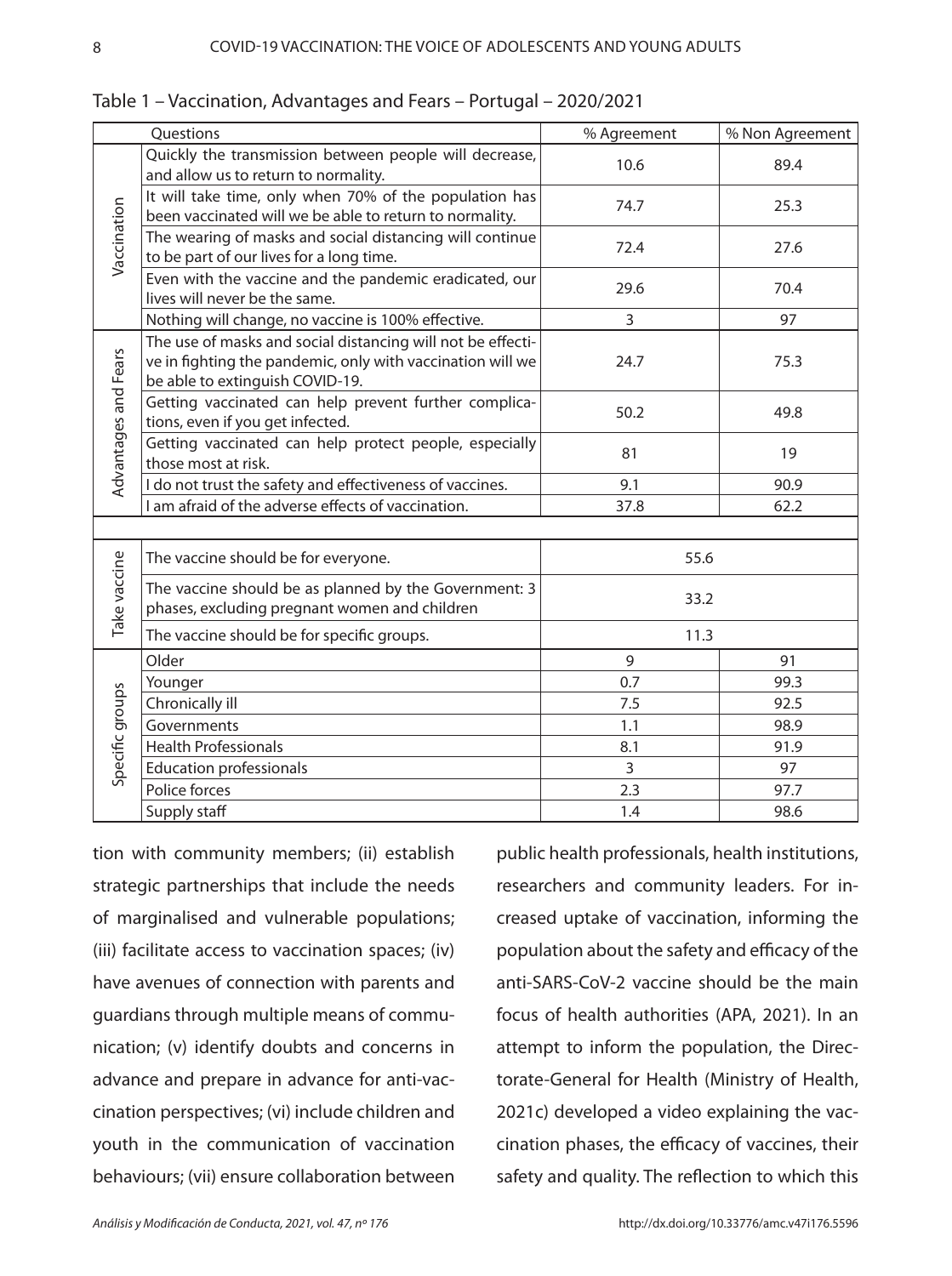study leads us is whether its dissemination is being effective in all groups and youth involvement represents a positive response in the dissemination of the message.

Despite the fear of adverse side effects, half of the AYA believe that the vaccine should be for all, and one third that the Government's recommendations should be followed, in 3 phases initially planned. Their inclusion in the vaccination may be related to the AYAs' perception of the pandemic, since they perceive it as threatening (50.2% responded that being vaccinated can help avoid further complications, even if infected; and 81% that being vaccinated can help protect people, especially those most at risk). Other studies point to a higher adherence to vaccination when the disease is perceived as a threat to oneself (Head et al., 2020; Khubchandani et al., 2020).

A study conducted in Portugal (Soares et al., 2021), focusing on the factors associated with the intention to delay or refuse taking anti-CO-VID-19 vaccines, shows that being younger is one of the factors.

As the time period of the study was marked by numerous news in the media, related to the adverse effects and efficacy of vaccines, and the discovery of new, more infectious variants, it is believed that young people's perceptions regarding vaccination may have been influenced. In a study developed by Kaplan and Milstein (2021), related to three factors of vaccination: probability of protection against COVID-19, minor side effects and serious adverse reactions, it was found that with announcements that vaccines were 95% effective, the probability of taking the vaccine showed a

significant (albeit small) increase. The authors also showed that the expected benefit is more influential than the expected side effects.

Based on the knowledge revealed about the general aspects of the pandemic, it is believed that this work will contribute to raising awareness of the importance of AYA involvement in issues that affect them, in this case vaccination; and alerting health policy makers to the need to deconstruct fears of adverse effects by this group, informing them, listening to their fears, and truly including them in the process.

With regard to the strengths and limitations of the study, the first limitation is related to the large majority of female respondents, a fact which has been shown in other psychosocial studies addressed to AYA (AUTORS, 2020).

The second limitation relates to the fact that most respondents attended higher education, which may also affect the results of this study, since related literature points out gender and education as determining factors in the use of the anti-COVID-19 vaccine.

The third is related to the predominance of responses in the Lisbon and Tagus Valley region. The fact that the highest number of cases in the third pandemic wave was also registered in this region may have influenced their perception of the disease as representing a greater risk to themselves and their community, and may have altered their perception of taking the vaccine.

The fourth and last is related to SARS-CoV-2 containment measures, which made access to the target population difficult. The data collection methodology was exclusively online, which did not allow a greater depth of respon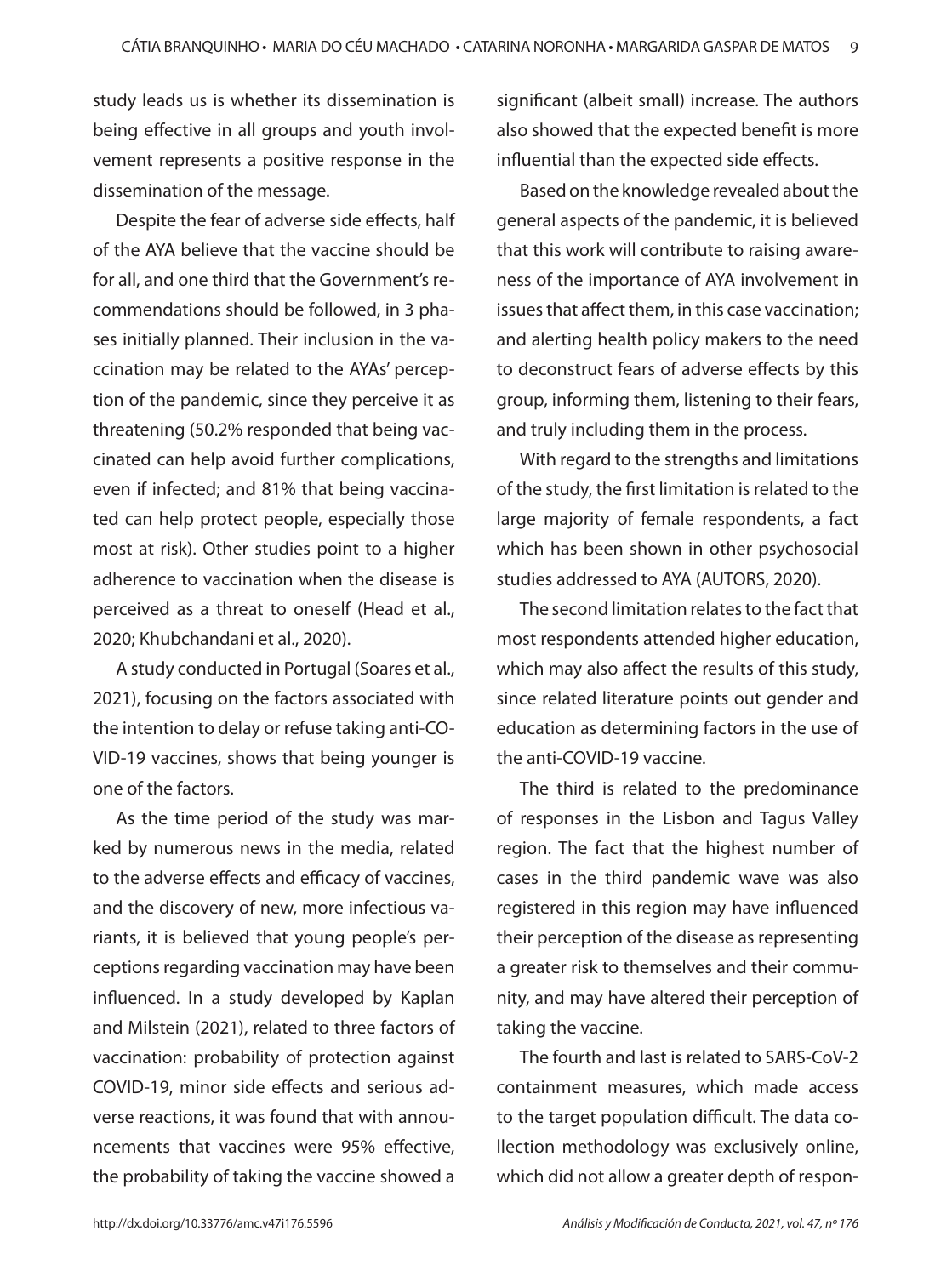ses. And lastly, the difficulty in comparing the results with similar studies, since they were not found in the literature review.

To our knowledge this is the first study to give AYAs a Voice regarding anti-COVID-19 vaccination of their generation. The second strength, is associated with the mixed methodology used (qualitative and qualitative), which allowed the AYAs to have a Voice in the first person and their responses were not limited to the options presented.

**Discussion topic:** Aware of the advantages of vaccination, they also reveal some fears of adverse effects, claiming that the vaccines were made available in a short period of time and the medium and long term effects and impacts on health are unknown. A fear that should be taken into consideration from an information point of view, since it is felt by 1/3 of the respondents. The involvement of young people in issues that directly affect them has been widely encouraged (e.g. Branquinho et al., 2020), and can be a solution in the work of promoting greater confidence in vaccination.

# **References**

- American Psychological Association (2021). Building Vaccines Confidence. Available https://www.apa.org/topics/covid-19/ equity-resources/building-vaccineconfidence.pdf
- Bardin L. (2011). *Content Analysis*. Sao Paulo: Edicoes, 70.
- Branquinho, C., Colette, K., Arevalo, L., Santos, A., & Matos, M. G. (2019). The "dream teens" project: After a two-year participatory action-research program. *Child Indicators Research*, *12*(4), 1243–57. doi: 10.1007/ s12187-018-9585-9
- Branquinho, C., Colette, K., Arevalo, L., Santos, A., & Matos, M. G.(2020). "Hey, we also have

something to say": A qualitative study of Portuguese adolescents' and young people's experiences under COVID‐19. *Journal of Community Psychology*, *48*(8), 2740-2752. doi: 10.1002/jcop.22453

- Bubar, K. M., Reinholt, K., Kissler, S. M., Lipsitch, M., Cobey, S., Grad, Y. H., & Larremore, D. B (2021). Model-informed COVID-19 vaccine prioritization strategies by age and serostatus. *Science, 371*, 916-921.
- Decree Law No. 55/2020, 3rd Supplement, Series I of 2020-03-18, Diário da República. Available www.dre.pt.
- Directorate-General for Health (DGH) (2020). COVID-19: ponto de situação atual em Portugal [COVID-19: current state of play in Portugal]. Available em https://covid19. min-saude.pt/vacinacao/
- Giubilini, A., Savulescu, J., & Wilkinson, D. (2020). COVID-19 vaccine: vaccinate the young to protect the old?. *Journal of Law and the Biosciences*, *7*(1), lsaa050.
- Head, K. J., Kasting, M. L., Sturm, L. A., Hartsock, J. A., & Zimet, G. D. (2020). A National Survey Assessing SARS-CoV-2 Vaccination Intentions: Implications for Future Public Health Communication Efforts. *Science Communication*, *42*(5), 698–723. doi: 10.1177/1075547020960463
- Kaplan, R. M., & Milstein, A. (2021). Influence of a COVID-19 vaccine's effectiveness and safety profile on vaccination acceptance. *Proceedings of the National Academy of Sciences of the United States of America*, *118*(10), e2021726118. doi: 10.1073/pnas.2021726118
- Khubchandani, J., Sharma, S., Price, J. H., Wiblishauser, M. J., Sharma, M., & Webb, F. J. (2021). COVID-19 vaccination hesitancy in the United States: a rapid national assessment. *Journal of Community Health*, *46*(2), 270-277. doi: 10.1007/s10900-020- 00958-x
- Lin, C., Tu, P., & Beitsch, L. M. (2021). Confidence and Receptivity for COVID-19 Vaccines: A Rapid Systematic Review. *Vaccines*, *9*(1), 16.
- Ministry of Health (2021a). Vacinação COVID-19 [Vaccination COVID-19]. Available https:// covid19.min-saude.pt/vacinacao/